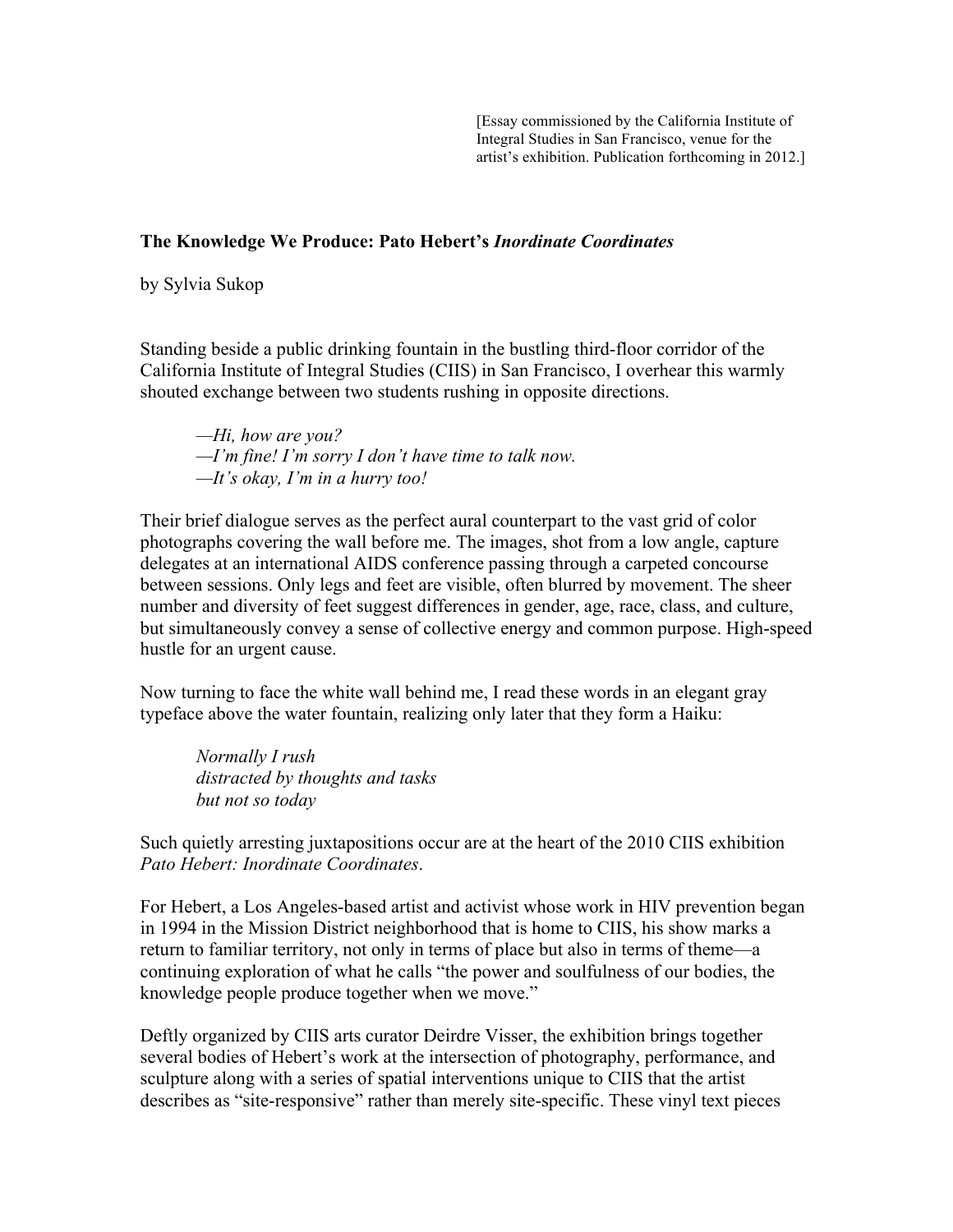infiltrate the building's hallways, windows, stairwells, and elevators, and were developed by Hebert mindful of those who would be engaging with them on a daily basis—the school's students and faculty, and neighborhood residents.

If architecture is a metaphor for the social body, Hebert makes carefully considered "incisions" into it. Like a graffiti artist, he marks and disrupts the building's surfaces but is at the same time deeply respectful of its inhabitants.

"There's the 'spaceship landed from outer space' way of presenting art," he observes. "But most of mine is more the notion, 'I've been invited into this room as a guest.' It's a tricky political-ethical dance."

Hebert is an artist who loves to dance, both literally and figuratively, and he does so with extraordinary grace and subtlety, whether solo or in collaboration with an institution like CIIS.

Viewers' experience of the work begins even before they enter the building. Thirteen shiny gold letters fill thirteen large windows at street level. The muscular, masculine font, aggressively slanted—Hebert dubs it his "vroom" font—seems more suited to the world of race cars than higher education. Equally unexpected and not immediately legible are the words they spell out: *debt a dire ruse.* In the tradition of Jenny Holzer's *Aphorisms,* the phrase interrupts a public space with pointed social commentary that also leaves room for interpretation. For Hebert, it gets at notions of allure, impatience, and acceleration, all of which can lead to unhealthy imbalance—personal and collective, spiritual and financial.

On entering the building, one encounters more words, much smaller in scale, on the glass front door. Hebert has inserted two easy-to-miss phrases alongside the standard institutional admonishment that smoking is prohibited within 20 feet of the lobby entrance. The first phrase is legible from outside, the second from inside.

## *The building inhales The building exhales*

Approaching the double bank of elevators, one sees the artist himself in a photographic self-portrait laminated on the elevator doors. It's a confusing image at first, a man wearing a strange optical contraption on his head with moveable goggles and mirrors. The contraption itself turns out to be *Diálogo*: *Óculos*, an object created in 1968 by pioneering Brazilian conceptual artist Lygia Clark. She designed it for two "participants" to wear to look at each other. Hebert's self-portraits seem to offer a similar invitation: let's really *see* each other, let's use all our eyes, all our tools of perception.

Numerous variations of Hebert's self-portrait are dispersed among the interior and exterior of the school's elevators.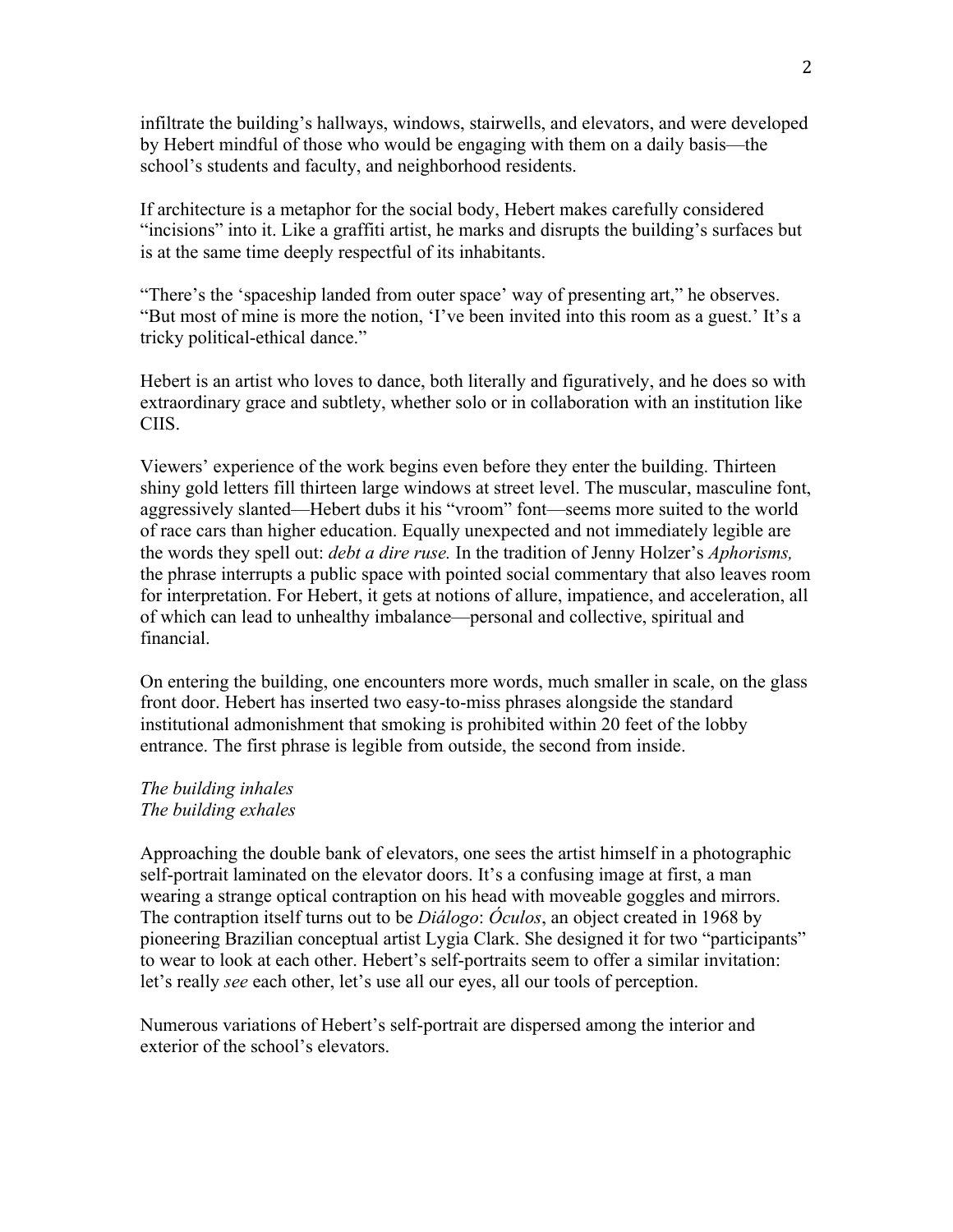The stairwell is another transitional space where text pieces only reveal themselves through the movement of the visitor's body—and even then, only if the person is paying attention. As I slowly descended the stairwell I made a point to stop and contemplate the five phrases Hebert inscribed on the walls, one per floor, a kind of architectural poem that can be read either forward or backward; but I passed at least one man on his way up whose gaze was fixed instead on the glowing screen of his iPhone.

*no longer a nagging sense that connection is ever elsewhere an honesty that opens space and nourishes courage inviting us each to an excellence not dependent on exceptionalism sharing a communication reciprocal if sometimes still asymmetrical the syncopation of our movements finds us here once again*

Hebert himself admits to a degree of ADD (Attention Deficit Disorder) and practices meditation to become more present and focused. He also acknowledges that the mere proximity of bodies does not necessarily mean connection. Not only does he accept the fugitive nature of attention and connection in contemporary life, he has made them the animating subject of his work.

"I don't go for the spectacle, where the work is the primary focus," he explains. "Art in a dynamic environment like CIIS is different from 'destination art' in a gallery. Here people have multiple exposures to the work and it requires a willingness on my part to have some of the work go unseen the first eight or ten times that someone passes it."

For Hebert, the one time that person finally tunes in is absolutely crucial to the "activation" and "completion" of the work.

From a distance, Hebert's *Tocado* photographs (2005-06) look like abstract paintings, gestural sweeps and scatterings of color. But moving closer to the work you see traces of footprints and realize that these large-scale images document the aftermath of a "private dance" carried out in Hebert's studio. Inspired by the use of baby powder on house club dance floors, he sprinkled ground spices and chalk onto large sheets of paper and danced on it, moving to music, to football games, to simple silence.

*Tocado,* like the series *Trying to Catch Your Breath* (Hebert's photographs of his own breath suspended in the cold night air), is a life-affirming manifestation of the artist's existence, yet it also embodies a mournful absence—the artist himself is gone. As in Felix Gonzalez-Torres's empty bed photographs and beaded curtain sculptures, traces of movement, of a passing presence, are all that remains.

The second-floor corridor dead-ends at a fire escape alongside plate glass windows with views onto neighboring buildings. Here, away from the main circulation routes through the building, one reaches what might be considered end of the show. To the right: vinyl text on the windows addresses Hebert's ambivalence and struggle around "working in institutions without being institutionalized." To the left: a single photograph is tacked to the wall, unframed, taken, it turns out, not in San Francisco but in Hebert's neighborhood